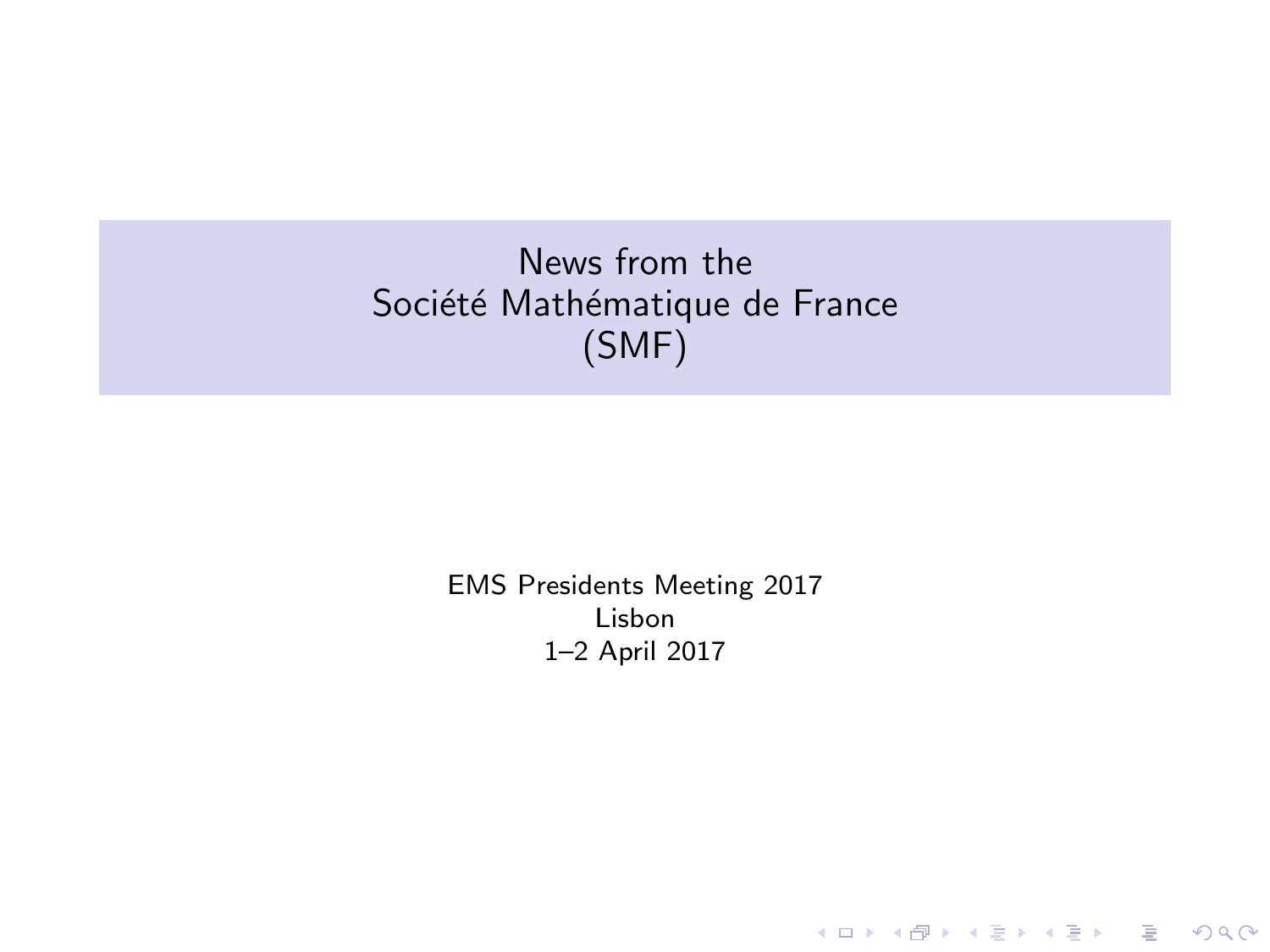#### • Centre International de Rencontre Mathématiques (CIRM):

One of the largest mathematical conference centers in the world (funded by SMF, CNRS, Aix–Marseille University)

- 3500 participants each year
- More than 60 meetings, conferences, "Research in Pairs" each year

### An ambitious extension:

- A new building and another conference room, over 30 additional hotel rooms

**KORK STRAIN A BAR SHOP** 

- End of construction: September 2018
- New Calls for Proposals (including towards the industry)

The Calls for Proposals are open. Apply now!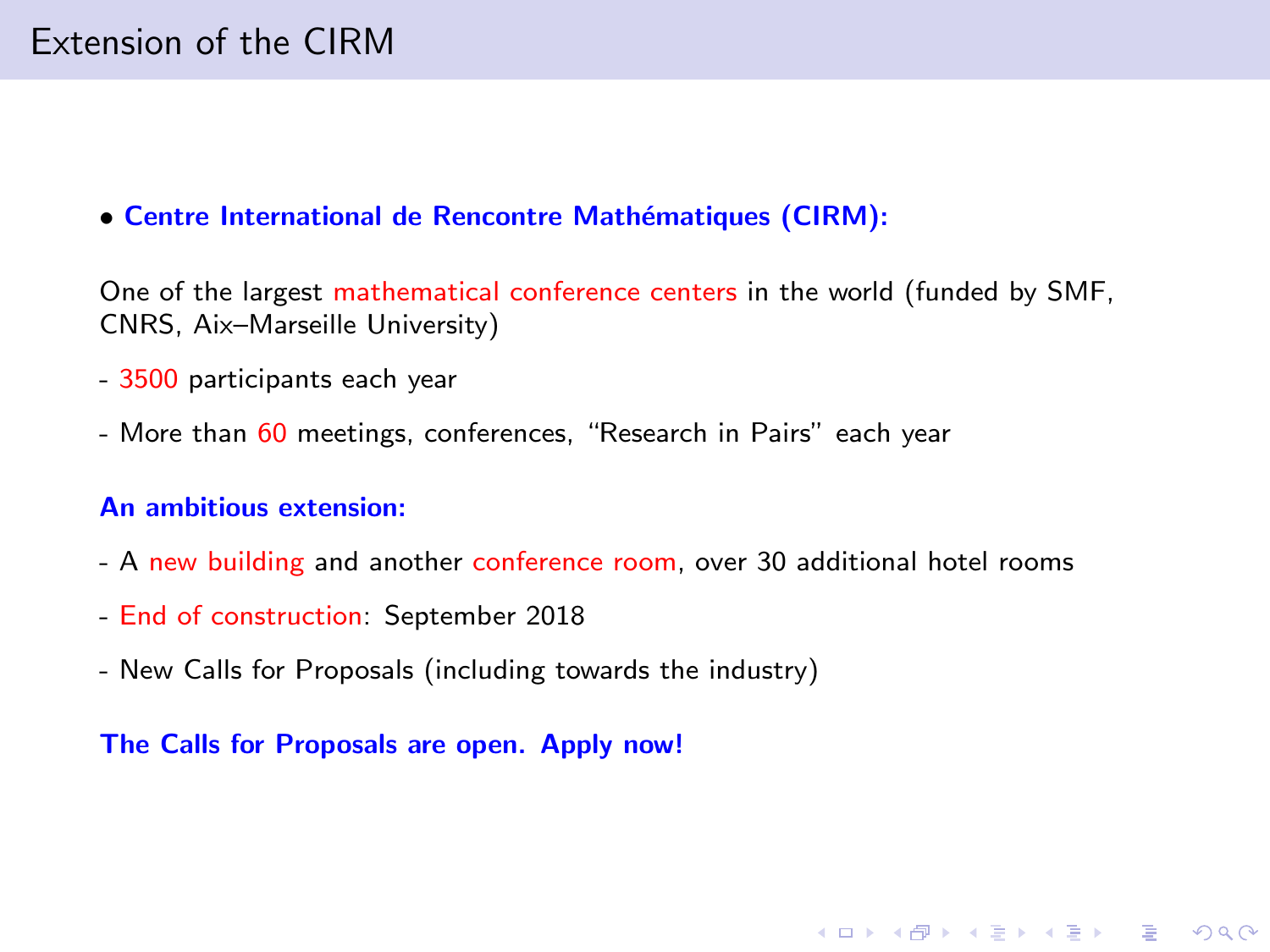# • SMF Junior competition/Concours SMF Junior

http://smf.emath.fr/content/concours-smf-junior

Inspired by the Miklos Schweitzer competition in Hungary, this is a competition to promote mathematical research directed to students (Bachelor, Master)

**KORKA SERKER ORA** 

- 10 problems to be solved in 10 days: 2-11 May 2017
- open to teams of 1, 2 or 3 students (under 25, not to PhD students)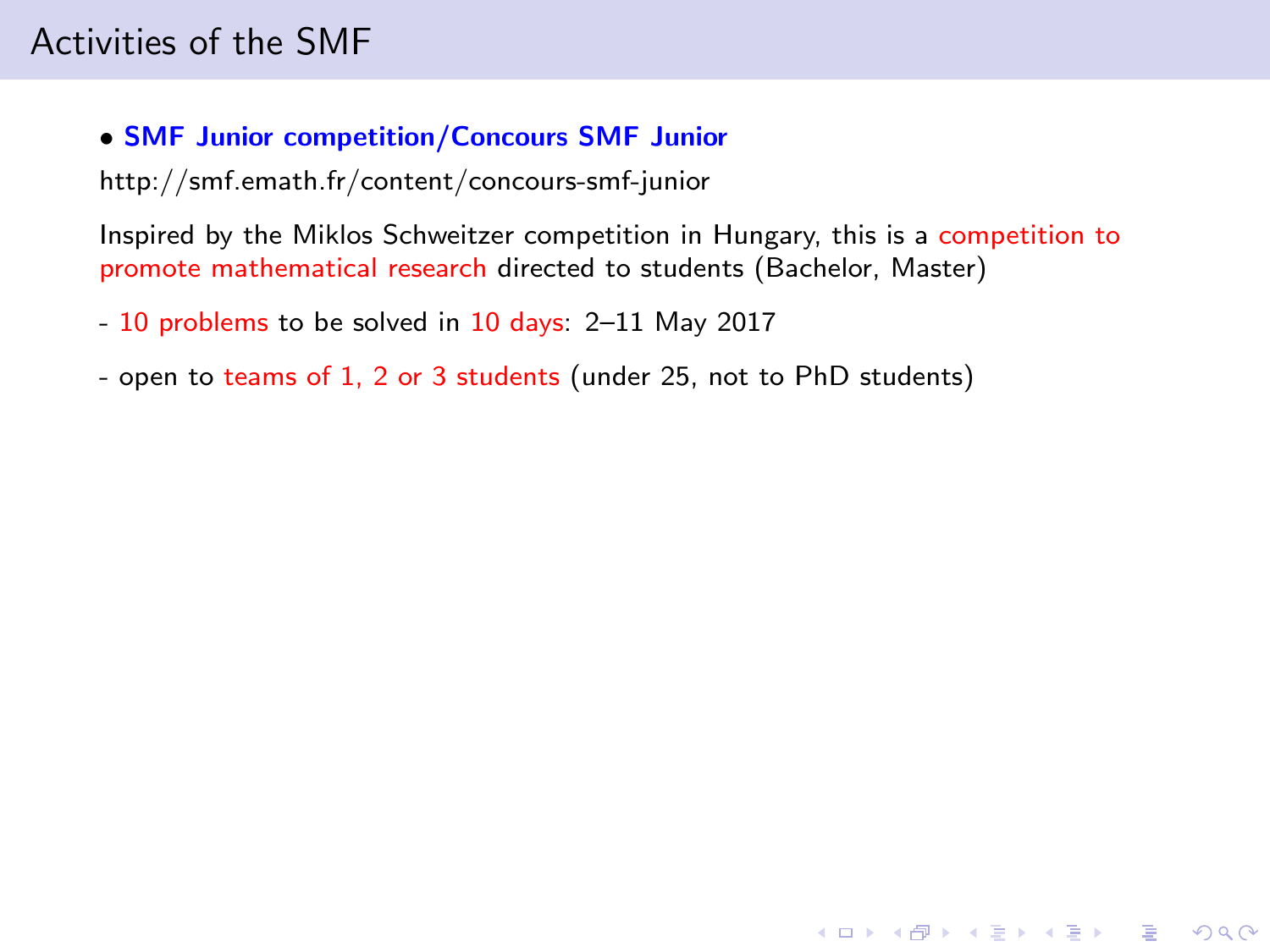## • SMF Junior competition/Concours SMF Junior

http://smf.emath.fr/content/concours-smf-junior

Inspired by the Miklos Schweitzer competition in Hungary, this is a competition to promote mathematical research directed to students (Bachelor, Master)

- 10 problems to be solved in 10 days: 2–11 May 2017
- open to teams of 1, 2 or 3 students (under 25, not to PhD students)

# • Weeks SMF-CIRM/Semaines SMF–CIRM

http://smf.emath.fr/content/semaines-smf-cirm

Starting 2019, the SMF will financially support two "schools" per year: one conference week at the CIRM especially meant for young colleagues, doctoral students, post-docs (mini-courses, talks, posters)

**KORKA SERKER ORA** 

- Themes for 2019: "Inhomogeneous fluids" and "Groups and Geometries"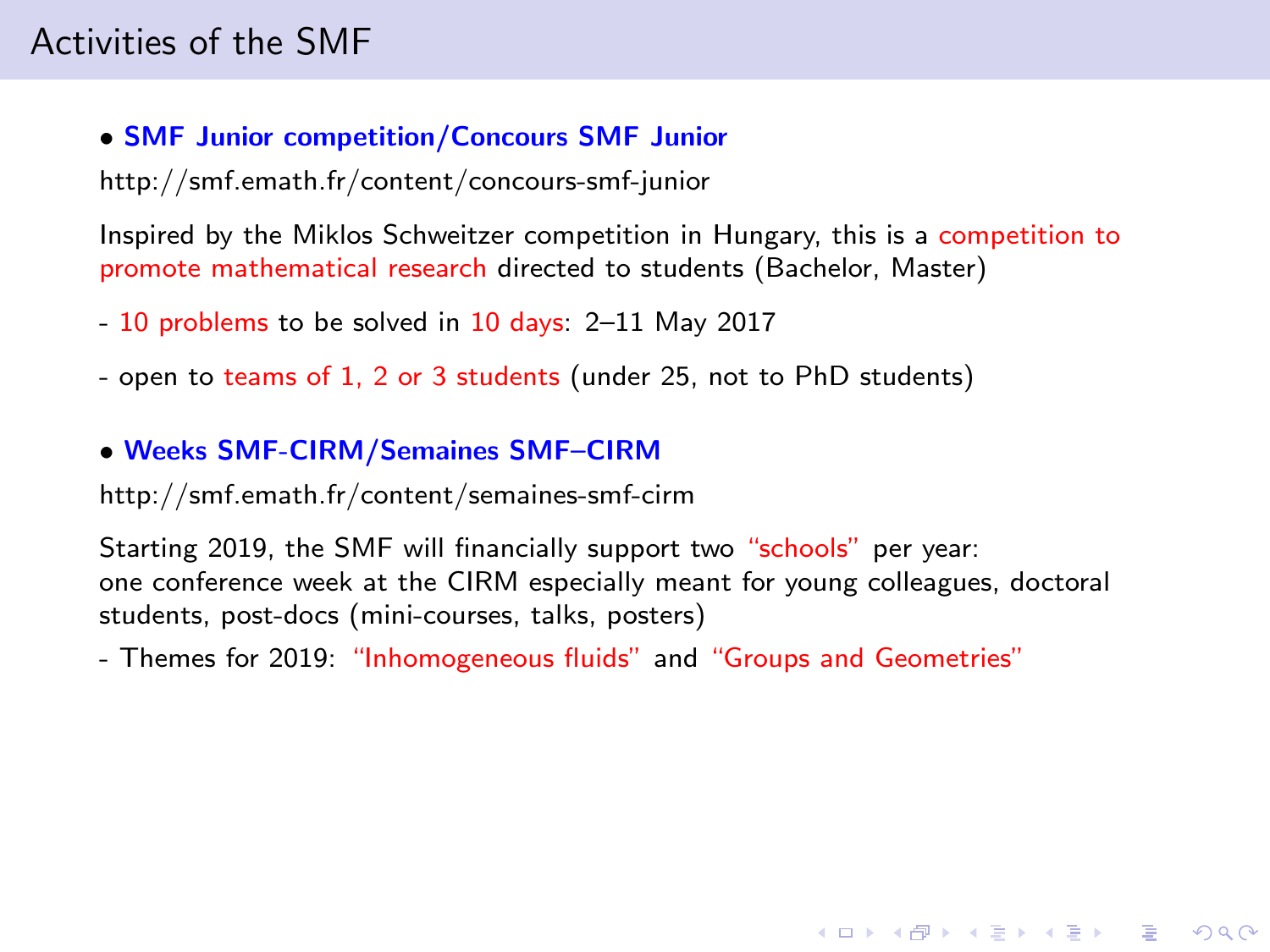## • SMF Junior competition/Concours SMF Junior

http://smf.emath.fr/content/concours-smf-junior

Inspired by the Miklos Schweitzer competition in Hungary, this is a competition to promote mathematical research directed to students (Bachelor, Master)

- 10 problems to be solved in 10 days: 2–11 May 2017
- open to teams of 1, 2 or 3 students (under 25, not to PhD students)

# • Weeks SMF-CIRM/Semaines SMF–CIRM

http://smf.emath.fr/content/semaines-smf-cirm

Starting 2019, the SMF will financially support two "schools" per year: one conference week at the CIRM especially meant for young colleagues, doctoral students, post-docs (mini-courses, talks, posters)

**KORKA SERKER ORA** 

- Themes for 2019: "Inhomogeneous fluids" and "Groups and Geometries"

### • National Congress/Congrès de la SMF

Starting 2016, the SMF organizes every two years a national congress

- 2016: Tours, big success
- 2018: Lille: in full preparation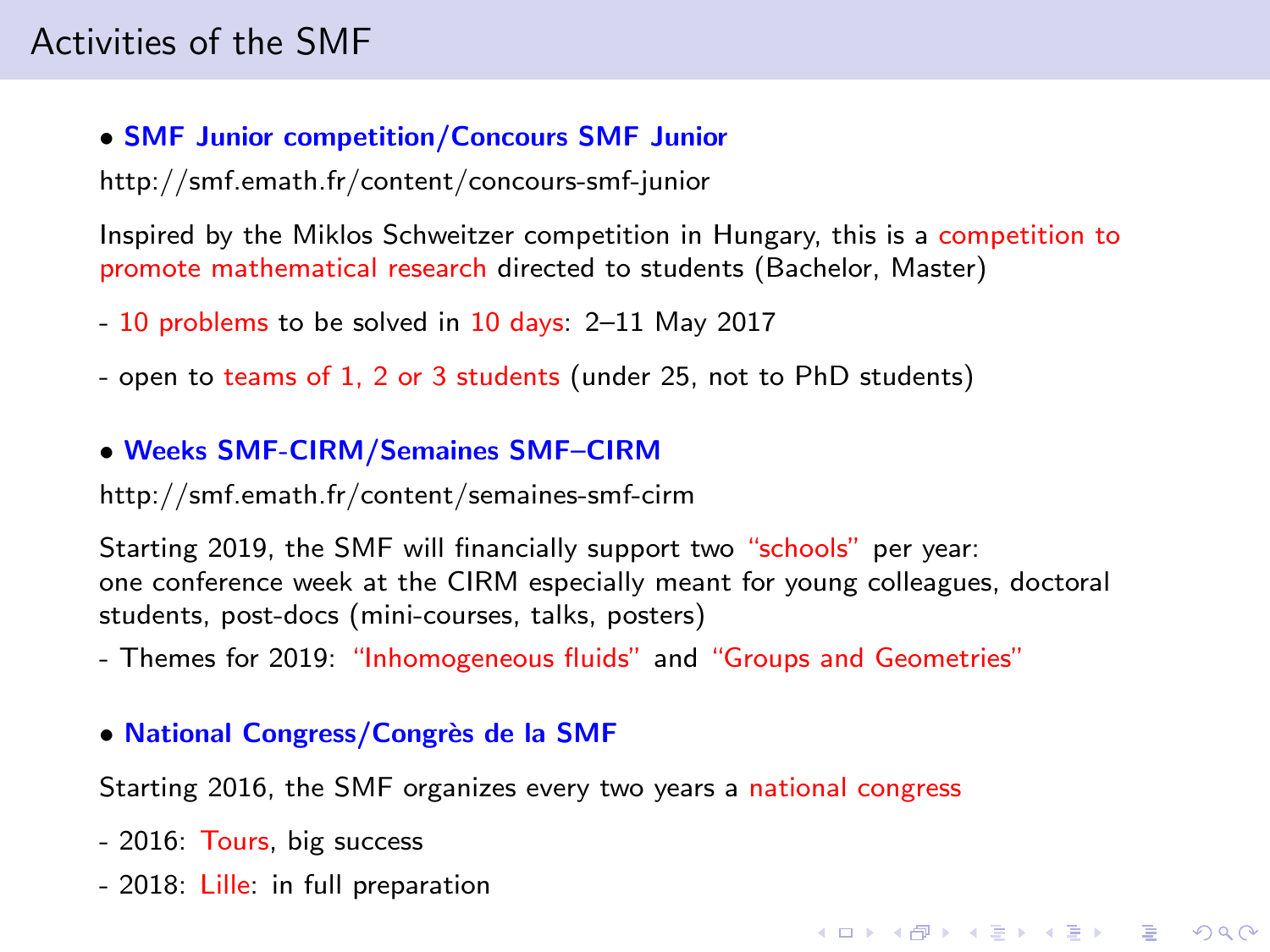#### • Article in "Le Monde": "Présidentielles : n'oublions pas les sciences"

On the occasion of the presidential elections in France an article has been published on 20 March 2017 by the SMF (jointly with the SMAI, Société Informatique de France and Société Française de Physique) to remind the candidates not to forget science. The article got many reactions.

http://smf.emath.fr/files/tribune\_smf\_et\_al-le\_monde.pdf

#### • European scientists call for transparency, openness, and mobility

The SMF with over forty European learned and professional societies (including the EMS) has cosigned an open letter expressing the community's worries about recent developments in sciences in the US http://www.euro-math-soc.eu/news/17/02/10/european-scientitst-transparencyopenness-and-mobility

#### • "Walk for sciences/Marche pour les sciences" will take place on 22 April 2017

The aim is to make aware the general public and the politicians of the importance of science and of an adequate funding

**KORKA SERKER ORA**